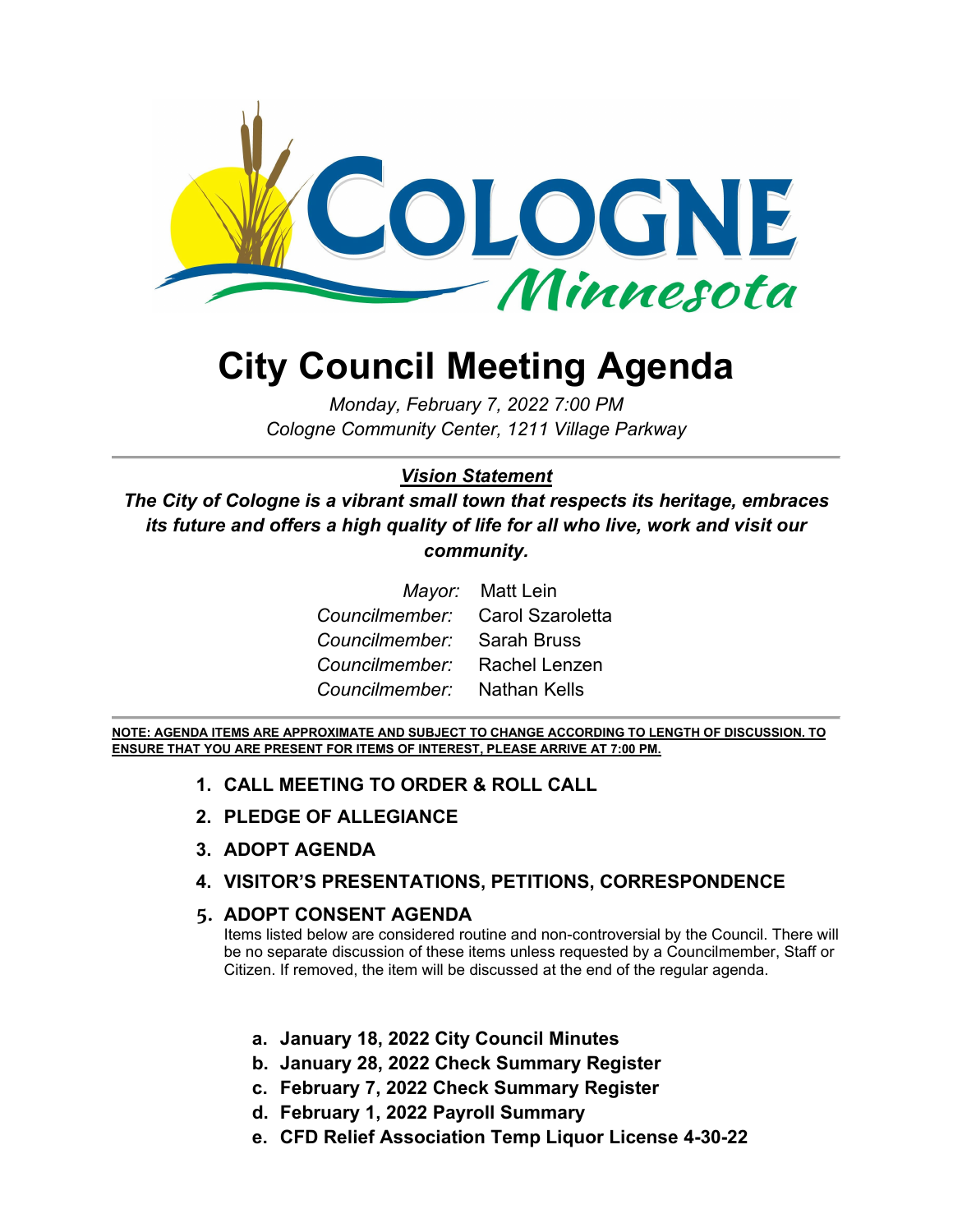- **f. Resolution No. 22-03 Accepting Donation**
- **g. Resolution No. 22-04 Approving Application for CGPI**

#### **6. OLD COUNCIL BUSINESS**

#### **7. NEW COUNCIL BUSINESS**

- **a. Chad Vos, Assistant Fire Chief Cologne Fire & Rescue**
	- **i. Fire Department Recruitment**
	- **ii. 1923 LaFrance Restoration**
- **b. Planning Commission Appointment Recommendation**
- **c. CLOSED MEETING: 305 Playhouse St W Purchase Offer**
- **8. BOARD REPORTS**
- **9. ANNOUNCEMENTS**

#### **10.ITEMS REMOVED FROM THE CONSENT AGENDA**

**11. ADJOURN**

#### **CALENDAR OF EVENTS/MEETINGS**

| February 12 | Saturday | 11:00AM Benton Lake Ice Cribbage |
|-------------|----------|----------------------------------|
| February 21 | Monday   | President's Day - OFFICES CLOSED |
| February 22 | Tuesday  | 7:00PM City Council Meeting      |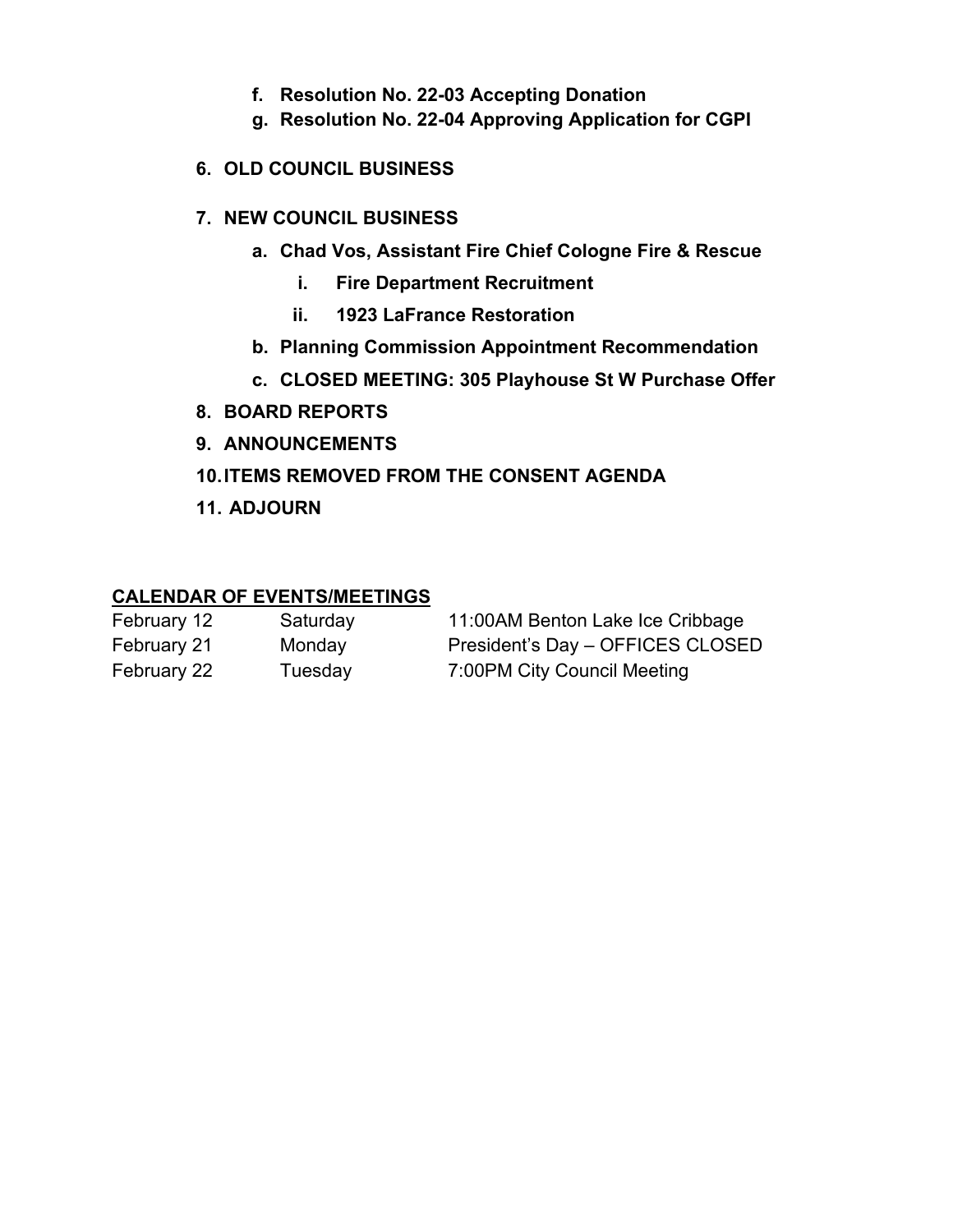

# **City Council Meeting Minutes**

*Tuesday, January 18, 2022 7:00 PM Cologne Community Center, 1211 Village Parkway*

#### *Vision Statement*

*The City of Cologne is a vibrant small town that respects its heritage, embraces its future and offers a high quality of life for all who live, work and visit our community.*

|                                 | Mayor: Matt Lein |
|---------------------------------|------------------|
| Councilmember: Carol Szaroletta |                  |
| Councilmember: Sarah Bruss      |                  |
| Councilmember: Rachel Lenzen    |                  |
| Councilmember: Nathan Kells     |                  |

**NOTE: AGENDA ITEMS ARE APPROXIMATE AND SUBJECT TO CHANGE ACCORDING TO LENGTH OF DISCUSSION. TO ENSURE THAT YOU ARE PRESENT FOR ITEMS OF INTEREST, PLEASE ARRIVE AT 7:00 PM.**

#### **1. CALL MEETING TO ORDER & ROLL CALL**

Mayor Lein called the meeting to order at 7:00 PM. Councilmembers Bruss, Kells, Lenzen and Szaroletta were present. Also present were City Administrator Jesse Dickson and City Clerk Michelle Morrison.

#### **2. PLEDGE OF ALLEGIANCE**

#### **3. ADOPT AGENDA**

Mayor Lein asked to modify the agenda to add item d. January 19, 2022, Check Register, and item e. Resolution 22-02 Accepting Donation from CFD Relief Association to the consent agenda. Motion by Councilmember Kells to adopt the revised agenda, second by Councilmember Lenzen. Motion carried unanimously.

#### **4. VISITOR'S PRESENTATIONS, PETITIONS, CORRESPONDENCE**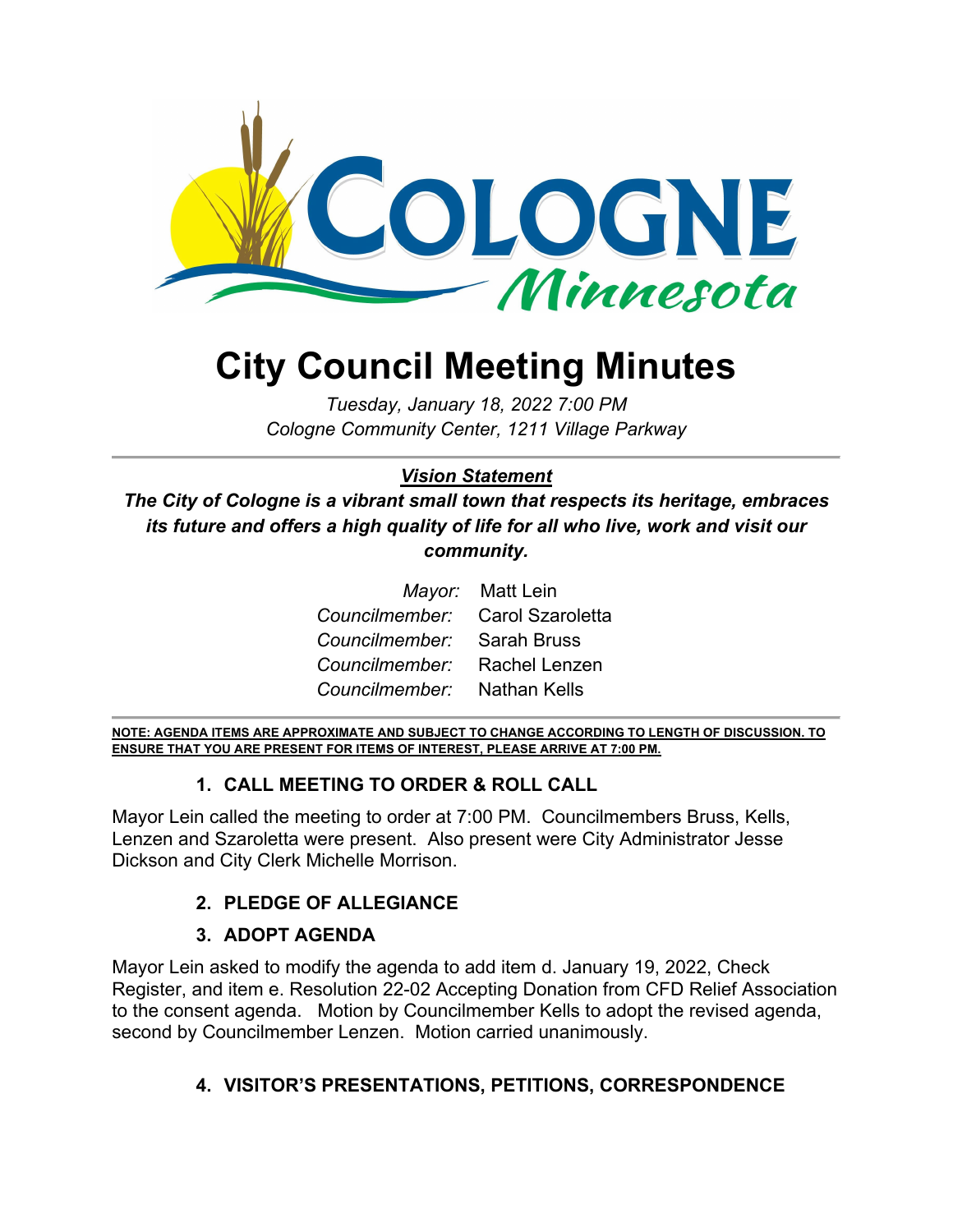Lynn Peterson, Executive Director of Cologne Academy reviewed with council the proposed non-profit daycare to be operated as STARS Early Learning Academy. A new facility is being designed to be constructed on the east side of Village Market Drive, North of School Street. The facility would accommodate approximately 125 children and have a coffee shop for the public. Lynn was looking for the City's support in applying for the Carver County CGPI grant. After discussion the consensus of the Council was to support the project.

#### **5. ADOPT CONSENT AGENDA**

Items listed below are considered routine and non-controversial by the Council. There will be no separate discussion of these items unless requested by a Councilmember, Staff or Citizen. If removed, the item will be discussed at the end of the regular agenda.

- **a. January 3, 2022 City Council Minutes**
- **b. January 18, 2022 Check Summary Register**
- **c. January 18, 2022 Payroll Summary**
- **d. January 19, 2022 Check Register**
- **e. Res No 22-02 Accepting CFD Relief Association Donation**

Motion by Councilmember Lenzen to adopt the consent agenda, second by Councilmember Bruss. Motion carried unanimously.

#### **6. OLD COUNCIL BUSINESS**

#### **7. NEW COUNCIL BUSINESS**

#### **a. Lions Club Business**

Councilmember Kells provided an update on recent Lions Club activities and some proposed changes, asking if the city would be interested in taking over Lions Park, the annual installation of holiday lights downtown and the hanging of banners. After discussion it was agreed that Councilmember Kells would get the current insurance policy information to Administrator Dickson so that he could research the impact of the city taking over the policy and Mr. Dickson would talk to Public Works about the impact of taking over the holiday lights and banners.

#### **b. Hazelwood Lift Station Generator**

Administrator Dickson reviewed the quote from Midwest Electric and Generator for a generator to be installed at the Hazelwood Lift Station at a cost not to exceed \$34,181.00 and a cost sharing proposal with Carver County where they would contribute \$13,800 towards the purchase of the generator. After discussion Councilmember Kells made a motion to approve the proposal from Midwest Electric and Generator for a generator at the Hazelwood Lift station and the cost sharing agreement with Carver County, second by Councilmember Lenzen. Motion carried unanimously.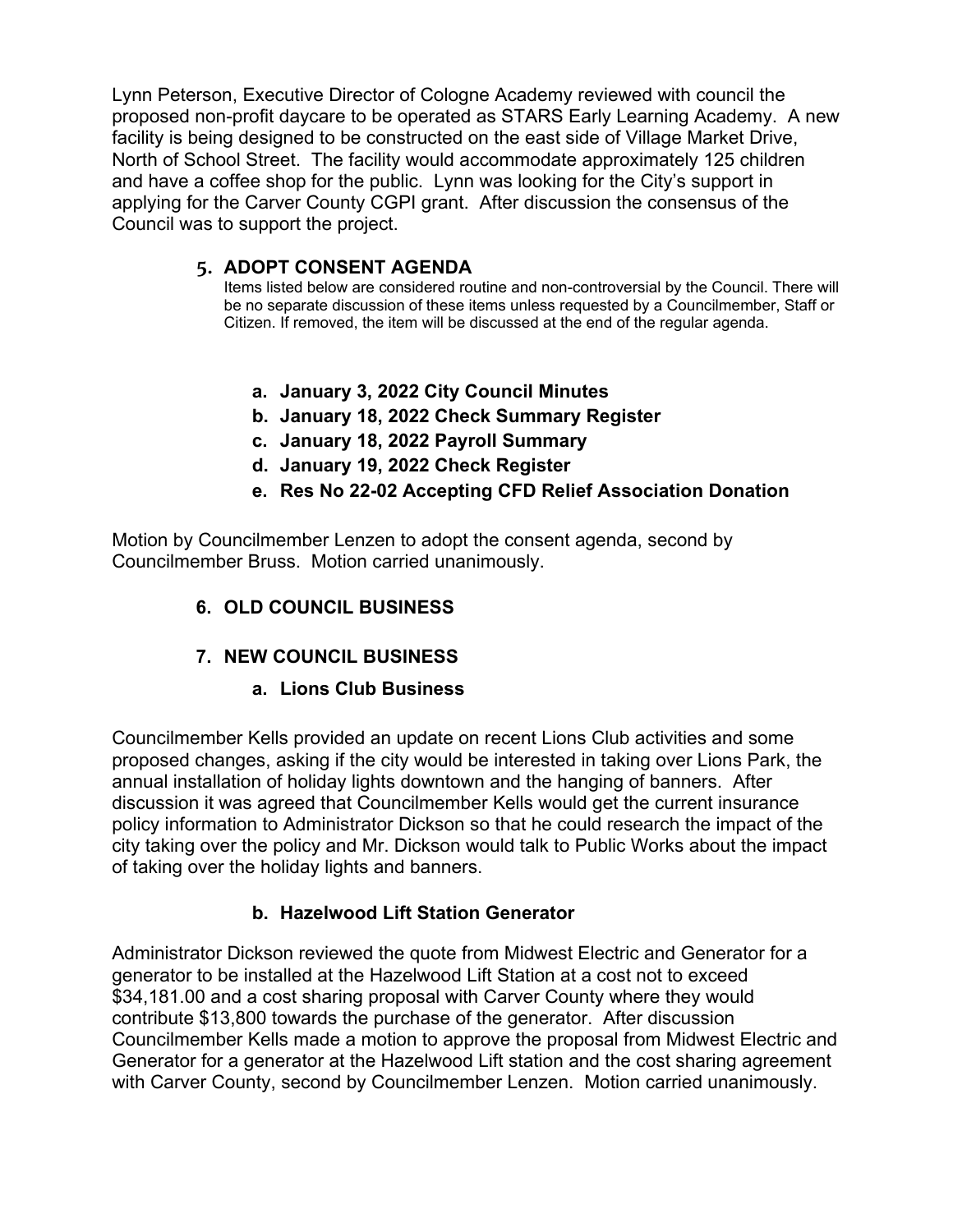#### **c. Cologne Fitness Center Age Requirement**

Administrator Dickson reviewed his memo to councilmembers on age policies at various facilities in the Cologne area. Councilmembers discussed the age limits and concerns over safety, supervision, liability, and the non-staffed nature of the fitness center. After discussion, the consensus was to make no changes to the existing policies of the Cologne Fitness Center.

#### **d. Staff Salary Recommendations**

Council discussed the proposed step increases for employees and the cost-of-living adjustment to the existing salary step scale. Motion by Councilmember Bruss to add 3% cost of living adjustment to current salary scale and move all eligible employees up one step in the scale retroactive to January 1, 2022, second by Councilmember Szaroletta. Motion carried unanimously.

#### **e. Baker Tilly Salary Market Study Update**

Administrator Dickson informed council that Baker Tilly could provide an update to the market study they had done for the city several years ago, providing information on current market wages and benefits. Motion by Councilmember Bruss to authorize Administrator Dickson to engage Baker Tilly to conduct a market study, second by Councilmember Kells. Motion carried unanimously.

## **f. 2022 Pay Equity Report**

Administrator Dickson shared pay equity information with the council, a report that is required to be done every three years. Motion by councilmember Kells to accept the pay equity report, second by councilmember Bruss. Motion carried unanimously.

## **8. BOARD REPORTS**

#### **a. December Sheriff's Report**

#### **9. ANNOUNCEMENTS**

## **10.ITEMS REMOVED FROM THE CONSENT AGENDA**

## **11. ADJOURN**

Motion by Councilmember Bruss to adjourn at 8:30 PM, second by Councilmember Szaroletta. Motion carried unanimously.

Respectfully Submitted: Attest: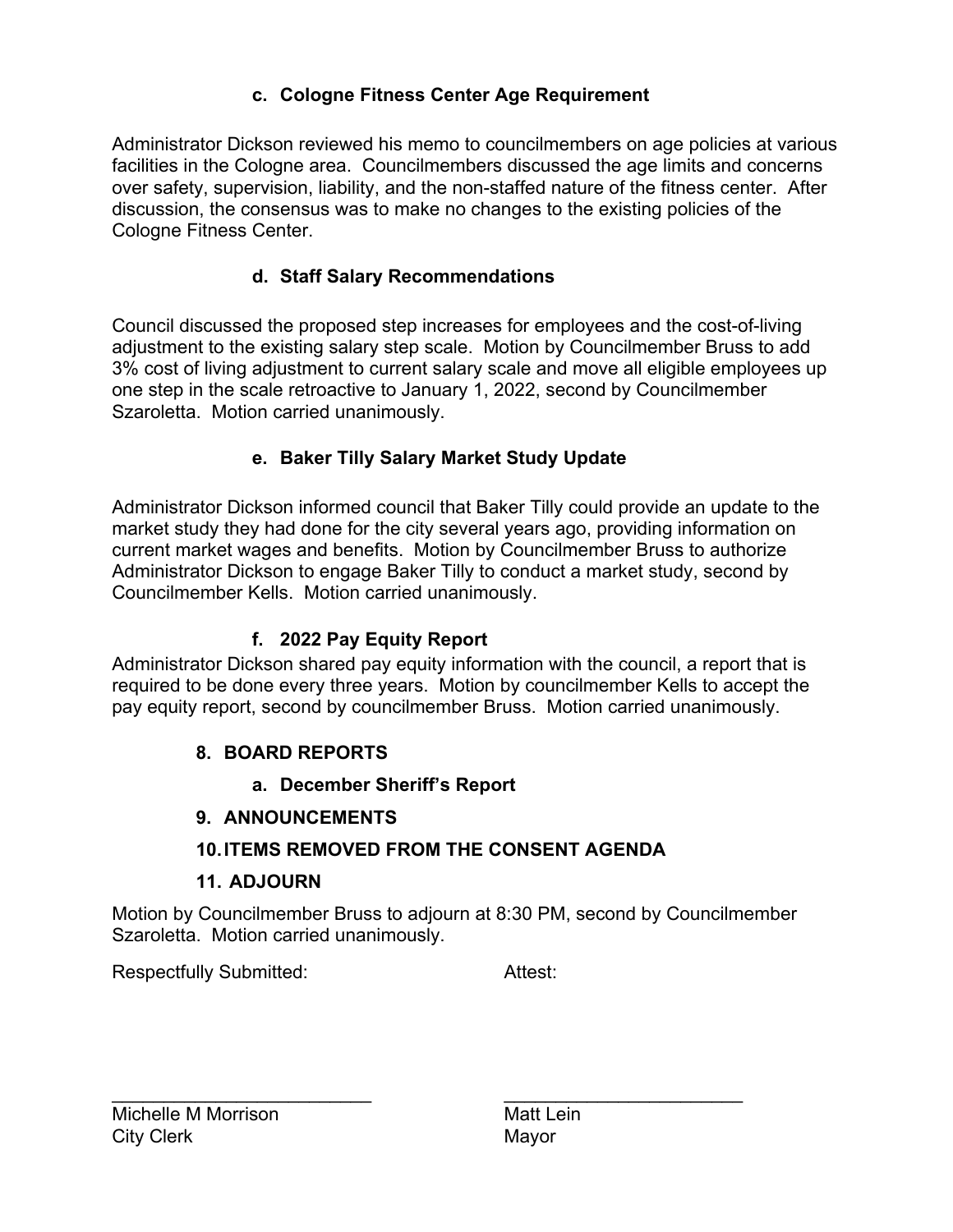#### **\*Check Summary Register©**

**Batch: 012822CR,020722cr21**

|       |                | <b>Name</b>                        | <b>Check Date</b>   | <b>Check Amt</b> |                                                     |
|-------|----------------|------------------------------------|---------------------|------------------|-----------------------------------------------------|
|       | 10100 Checking |                                    |                     |                  |                                                     |
| 26927 |                | <b>ASPEN MILLS</b>                 | 1/28/2022           |                  | \$122.31 CFD C. Milbrett Uniform                    |
| 26928 |                | <b>BOUND TREE MEDICAL, LLC</b>     | 1/28/2022           |                  | \$1,706.66 CFD Suction Cartridge                    |
| 26929 |                | <b>CARVER COUNTY</b>               | 1/28/2022           |                  | \$533.85 Annual Maintenance Billing                 |
| 26930 |                | <b>GILBERT MECHANICAL CONTRA</b>   | 1/28/2022           |                  | \$3,927.81 CCC Repairs to Heat Pump #4 in Gym       |
| 26931 |                | GOPHER STATE ONE-CALL (INC)        | 1/28/2022           |                  | \$50.00 Locates - Jan                               |
| 26932 |                | <b>DANIEL HERMANN</b>              | 1/28/2022           |                  | \$120.00 Snow Removal                               |
| 26933 |                | JOSTAN SERVICES, INC.              | 1/28/2022           |                  | \$593.03 CCC Cleaning January                       |
| 26934 |                | LOFFLER-131511                     | 1/28/2022           | \$79.81          | Monthly Copier Lease Jan                            |
| 26935 |                | <b>METRO WEST INSPECTION SER</b>   | 1/28/2022           |                  | \$1,868.08 Permits Finaled - January                |
| 26936 |                | <b>MISSION COMMUNICATIONS</b>      | 1/28/2022           |                  | \$2,959.80 WWTP Communications                      |
| 26937 |                | <b>MN POLLUTION CONTROL AGEN</b>   | 1/28/2022           |                  | \$260.00 Class A/B Wastewater Exam Refresher ME 03. |
| 26938 |                | <b>MN PUBLIC FACILITIES AUTHOR</b> | 1/28/2022           |                  | \$33,075.00 Interest CSAH 36                        |
| 26939 |                | MN STATE FIRE DEPARTMENT A         | 1/28/2022           |                  | \$175.00 2022 MSFDA Membership Dues                 |
| 26940 |                | <b>MN VALLEY ELECTRIC COOPER</b>   | 1/28/2022           |                  | \$106.84 2140 N Village Parkway                     |
| 26941 |                | DAREL RADDE                        | 1/28/2022           | \$100.00         | Deposit Refund                                      |
| 26942 |                | <b>RANDYS SANITATION INC</b>       | 1/28/2022           |                  | \$479.51 CFD Refuse                                 |
| 26943 |                | <b>SECURITY BANK</b>               | 1/28/2022           |                  | \$81,559.00 Principal Equipment Cert                |
| 26944 |                | SUMMIT FIRE PROTECTION             | 1/28/2022           |                  | \$731.25 CCC Service Call Fire Alarm                |
| 26945 |                | <b>XCEL ENERGY</b>                 | 1/28/2022           |                  | \$17,283.69 2224 Naples                             |
| 26946 |                | <b>CENTERPOINT</b>                 | 1/28/2022           |                  | \$1,694.67 107 John Ave                             |
| 26947 |                | <b>CINTAS CORPORATION</b>          | 1/28/2022           |                  | \$261.51 Uniforms                                   |
| 26948 |                | <b>CIRCLE K</b>                    | 1/28/2022           |                  | \$235.18 CFD Fuel                                   |
| 26949 |                | COLLABORATIVE PLANNING, LL         | 1/28/2022           | \$567.00         | Misc. Planning                                      |
| 26950 |                | <b>MACKENTHUN'S</b>                | 1/28/2022           |                  | \$201.13 Gatorade for Station                       |
| 26951 |                | MID COUNTY CO-OP                   | 1/28/2022           |                  | \$72.96 Diesel Treatment                            |
| 26952 |                | MN FIRE SERVICE CERT. BOAR         | 1/28/2022           | \$1,350.00       | J. Rademacher Certification Exam                    |
| 26953 |                | PREMIUM WATERS, INC.               | 1/28/2022           |                  | \$35.64 Drinking Water                              |
| 26954 |                | ULTIMATE SAFETY CONCEPTS.          | 1/28/2022           | \$573.75 Cal Gas |                                                     |
| 26955 |                | <b>VISA</b>                        | 1/28/2022           |                  | \$327.71 CFD Ipad cases and USB Connectors          |
|       |                |                                    | <b>Total Checks</b> | \$151.051.19     |                                                     |

#### Clerk Treasurer Date Clerk Treasurer Date

FILTER: (([Act Year]='2022' and [period] in (1))) and (Source in ('012822CR','020722cr21'))

 $\mathcal{L}_\mathcal{L} = \mathcal{L}_\mathcal{L} = \mathcal{L}_\mathcal{L} = \mathcal{L}_\mathcal{L} = \mathcal{L}_\mathcal{L} = \mathcal{L}_\mathcal{L} = \mathcal{L}_\mathcal{L} = \mathcal{L}_\mathcal{L} = \mathcal{L}_\mathcal{L} = \mathcal{L}_\mathcal{L} = \mathcal{L}_\mathcal{L} = \mathcal{L}_\mathcal{L} = \mathcal{L}_\mathcal{L} = \mathcal{L}_\mathcal{L} = \mathcal{L}_\mathcal{L} = \mathcal{L}_\mathcal{L} = \mathcal{L}_\mathcal{L}$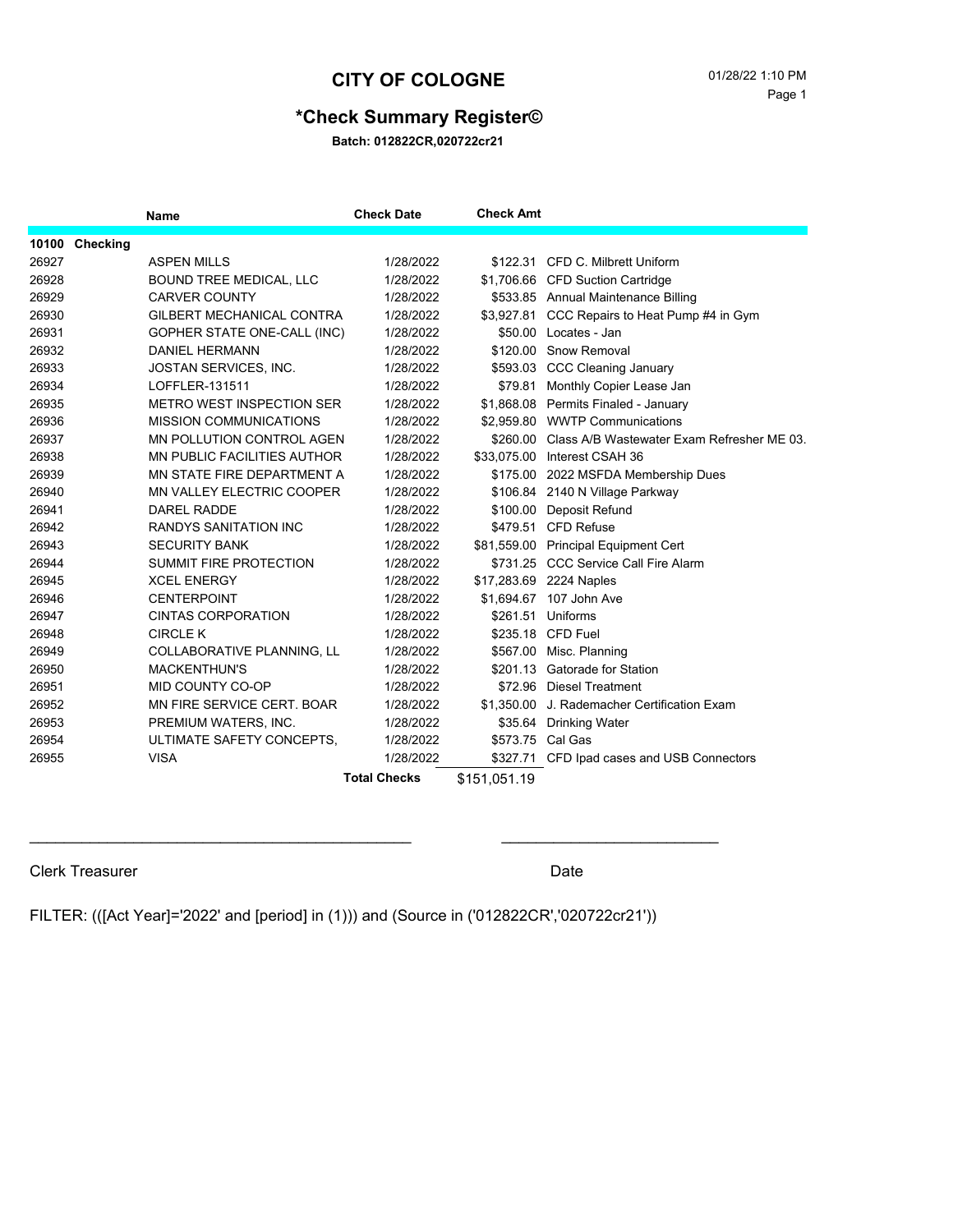# **\*Check Detail Register©**

**Batch: 012822CR,020722cr21**

| Check #        | <b>Check Date</b> | <b>Vendor Name</b>                    | Amount Invoice |            |          | Comment                            |
|----------------|-------------------|---------------------------------------|----------------|------------|----------|------------------------------------|
| 10100 Checking |                   |                                       |                |            |          |                                    |
| 26927          | 01/28/22          | <b>ASPEN MILLS</b>                    |                |            |          |                                    |
|                | E 101-42230-500   | Capital Outlay (GENERAL               |                | \$122.31   | 287174   | CFD C. Milbrett Uniform            |
|                |                   | Total                                 |                | \$122.31   |          |                                    |
| 26928          | 01/28/22          | <b>BOUND TREE MEDICAL, LLC</b>        |                |            |          |                                    |
|                | E 101-42230-210   | <b>Operating Supplies (GEN</b>        |                | \$547.12   | 8362510  | CFD 8 boxes Exam Gloves            |
|                | E 101-42230-210   | <b>Operating Supplies (GEN</b>        |                | \$54.99    | 84344153 | CFD 1 Adult Defib Pad              |
|                | E 101-42230-210   | <b>Operating Supplies (GEN</b>        |                | \$54.99    | 84344154 | CFD 1 Adult Defib Pad              |
|                | E 101-42230-210   | <b>Operating Supplies (GEN</b>        |                | \$957.46   | 84356873 | CFD 14 boxes Exam Gloves           |
|                | E 101-42230-210   | <b>Operating Supplies (GEN</b>        |                | \$50.00    | 84367150 | <b>CFD Suction Cartridge</b>       |
|                | E 101-42230-210   | <b>Operating Supplies (GEN</b>        |                | \$42.10    | 84367151 | CFD 10 Paramedic Scissors          |
|                |                   | Total                                 |                | \$1,706.66 |          |                                    |
| 26929          | 01/28/22          | <b>CARVER COUNTY</b>                  |                |            |          |                                    |
|                | E 601-49400-320   | <b>Communications (GENER)</b>         |                | \$40.00    |          | january Internet                   |
|                | E 601-48930-207   | <b>Computer Software/Hardw</b>        |                | \$200.00   | 2966     | Annual Maintenance Billing         |
|                | E 101-43100-320   | <b>Communications (GENER</b>          |                | \$213.85   | 2978     | January Internet                   |
|                | E 101-42210-320   | <b>Communications (GENER</b>          |                | \$40.00    | 2978     | January Internet                   |
|                | E 101-45100-320   | <b>Communications (GENER</b>          |                | \$40.00    | 2978     | January Internet                   |
|                |                   | Total                                 |                | \$533.85   |          |                                    |
| 26930          | 01/28/22          | <b>GILBERT MECHANICAL CONTRACTOR</b>  |                |            |          |                                    |
|                | E 101-45100-401   | Repairs/Maint Buildings               |                | \$3,927.81 | 213614   | CCC Repairs to Heat Pump #4 in Gym |
|                |                   | Total                                 | \$3,927.81     |            |          |                                    |
| 26931          | 01/28/22          | <b>GOPHER STATE ONE-CALL (INC)</b>    |                |            |          |                                    |
|                | E 101-43100-310   | <b>Other Professional Servic</b>      |                | \$50.00    | 2000303  | Locates - Jan                      |
|                |                   | Total                                 |                | \$50.00    |          |                                    |
| 26932          | 01/28/22          | <b>DANIEL HERMANN</b>                 |                |            |          |                                    |
|                | E 101-43100-101   | Wages and Salaries                    |                | \$120.00   |          | Snow Removal                       |
|                |                   | Total                                 |                | \$120.00   |          |                                    |
| 26933          | 01/28/22          | <b>JOSTAN SERVICES, INC.</b>          |                |            |          |                                    |
|                | E 101-45100-401   | <b>Repairs/Maint Buildings</b>        |                | \$593.03   | 8155     | <b>CCC Cleaning January</b>        |
|                |                   | Total                                 |                | \$593.03   |          |                                    |
|                |                   |                                       |                |            |          |                                    |
| 26934          | 01/28/22          | <b>LOFFLER-131511</b>                 |                |            |          |                                    |
|                | E 101-41400-404   | Repairs/Maint Machinery/              |                | \$79.81    | 3931307  | Monthly Copier Lease Jan           |
|                |                   | Total                                 |                | \$79.81    |          |                                    |
| 26935          | 01/28/22          | <b>METRO WEST INSPECTION SERVICES</b> |                |            |          |                                    |
|                | E 101-42400-310   | <b>Other Professional Servic</b>      |                | \$1,868.08 | 3146     | Permits Finaled - January          |
|                |                   | Total                                 |                | \$1,868.08 |          |                                    |
| 26936          | 01/28/22          | <b>MISSION COMMUNICATIONS</b>         |                |            |          |                                    |
|                | E 602-49450-320   | <b>Communications (GENER</b>          |                | \$581.40   |          | <b>WWTP Communications</b>         |
|                | E 601-49400-320   | <b>Communications (GENER</b>          |                | \$2,378.40 |          | <b>Lift Station Commuincations</b> |
|                |                   | Total                                 |                | \$2,959.80 |          |                                    |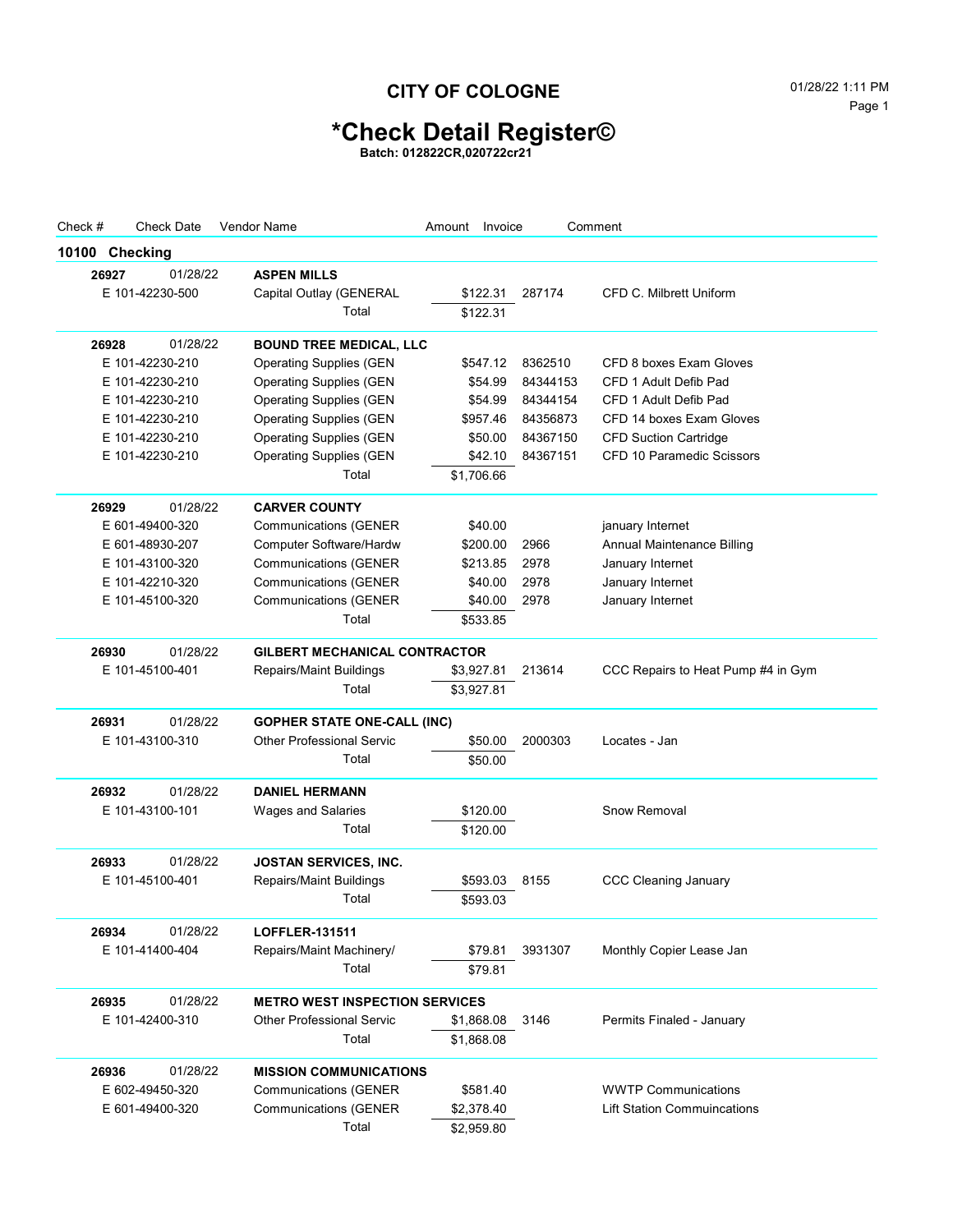## **\*Check Detail Register©**

**Batch: 012822CR,020722cr21**

| Check # | <b>Check Date</b> | <b>Vendor Name</b>                    | Amount<br>Invoice |           | Comment                                                   |
|---------|-------------------|---------------------------------------|-------------------|-----------|-----------------------------------------------------------|
| 26937   | 01/28/22          | <b>MN POLLUTION CONTROL AGENCY</b>    |                   |           |                                                           |
|         | E 602-49450-208   | Training and Instruction              | \$260.00          |           | Class A/B Wastewater Exam Refresher ME<br>$03.23 - 03.24$ |
|         |                   | Total                                 | \$260.00          |           |                                                           |
| 26938   | 01/28/22          | <b>MN PUBLIC FACILITIES AUTHORITY</b> |                   |           |                                                           |
|         | E 601-48920-610   | Interest                              | \$2,850.00        |           | Interest CSAH 36                                          |
|         | E 601-48930-610   | Interest                              | \$30,225.00       |           | Interest WP                                               |
|         |                   | Total                                 | \$33,075.00       |           |                                                           |
| 26939   | 01/28/22          | <b>MN STATE FIRE DEPARTMENT ASSOC</b> |                   |           |                                                           |
|         | E 101-42200-433   | Dues and Subscriptions                | \$175.00          |           | 2022 MSFDA Membership Dues                                |
|         |                   | Total                                 | \$175.00          |           |                                                           |
| 26940   | 01/28/22          | <b>MN VALLEY ELECTRIC COOPERATIVE</b> |                   |           |                                                           |
|         | E 602-49470-381   | <b>Electric Utilities</b>             | \$57.24           |           | 2140 N Village Parkway                                    |
|         | E 101-43160-381   | <b>Electric Utilities</b>             | \$49.60           |           | 2043 Village Parkway Light                                |
|         |                   | Total                                 | \$106.84          |           |                                                           |
| 26941   | 01/28/22          | <b>DAREL RADDE</b>                    |                   |           |                                                           |
|         | G 101-22000       | Deposits                              | \$100.00          |           | Deposit Refund                                            |
|         |                   | Total                                 | \$100.00          |           |                                                           |
| 26942   | 01/28/22          | <b>RANDYS SANITATION INC</b>          |                   |           |                                                           |
|         | E 101-42210-384   | Refuse/Garbage Disposal               | \$119.01          |           | <b>CFD Refuse</b>                                         |
|         | E 101-41940-384   | Refuse/Garbage Disposal               | \$186.88          |           | <b>Public Works Refuse</b>                                |
|         | E 101-45100-384   | Refuse/Garbage Disposal               | \$173.62          |           | <b>Community Center</b>                                   |
|         |                   | Total                                 | \$479.51          |           |                                                           |
| 26943   | 01/28/22          | <b>SECURITY BANK</b>                  |                   |           |                                                           |
|         | E 335-47000-601   | Debt Srv Bond Principal               | \$74,000.00       |           | <b>Principal Equipment Cert</b>                           |
|         | E 335-47000-610   | Interest                              | \$962.00          |           | Interest Equipment Certificate                            |
|         | E 335-47000-610   | Interest                              | \$3,132.00        |           | Interest Equipment Certificate                            |
|         | E 335-47000-610   | Interest                              | \$3,465.00        |           | Interest Equipment Certificate                            |
|         |                   | Total                                 | \$81,559.00       |           |                                                           |
| 26944   | 01/28/22          | <b>SUMMIT FIRE PROTECTION</b>         |                   |           |                                                           |
|         | E 101-45100-401   | Repairs/Maint Buildings               | \$425.00          | 192009465 | <b>CCC Service Call Fire Alarm</b>                        |
|         | E 101-45100-401   | Repairs/Maint Buildings               | \$306.25          | 192009627 | <b>CCC Service Call Fire Alarm</b>                        |
|         |                   | Total                                 | \$731.25          |           |                                                           |
| 26945   | 01/28/22          | <b>XCEL ENERGY</b>                    |                   |           |                                                           |
|         | E 601-49400-381   | <b>Electric Utilities</b>             | \$2,871.52        |           | 2224 Naples                                               |
|         | E 101-41940-381   | <b>Electric Utilities</b>             | \$90.00           |           | 701 Lake St W                                             |
|         | E 101-43100-381   | <b>Electric Utilities</b>             | \$17.16           |           | Storage Shed                                              |
|         | E 101-43160-381   | <b>Electric Utilities</b>             | \$281.04          |           | 1108 Village Pkwy Street Light                            |
|         | E 101-45200-381   | <b>Electric Utilities</b>             | \$12.62           |           | 3002 Gold Nugget Dr                                       |
|         | E 601-49400-381   | <b>Electric Utilities</b>             | \$42.08           |           | Well #3                                                   |
|         | E 101-43100-381   | <b>Electric Utilities</b>             | \$377.77          |           | <b>PW Facility</b>                                        |
|         | E 602-49470-381   | <b>Electric Utilities</b>             | \$30.96           |           | 115 Paul Ave                                              |
|         | E 101-45100-381   | <b>Electric Utilities</b>             | \$2,276.62        |           | Cologne Community Center 10.31 - 12.01                    |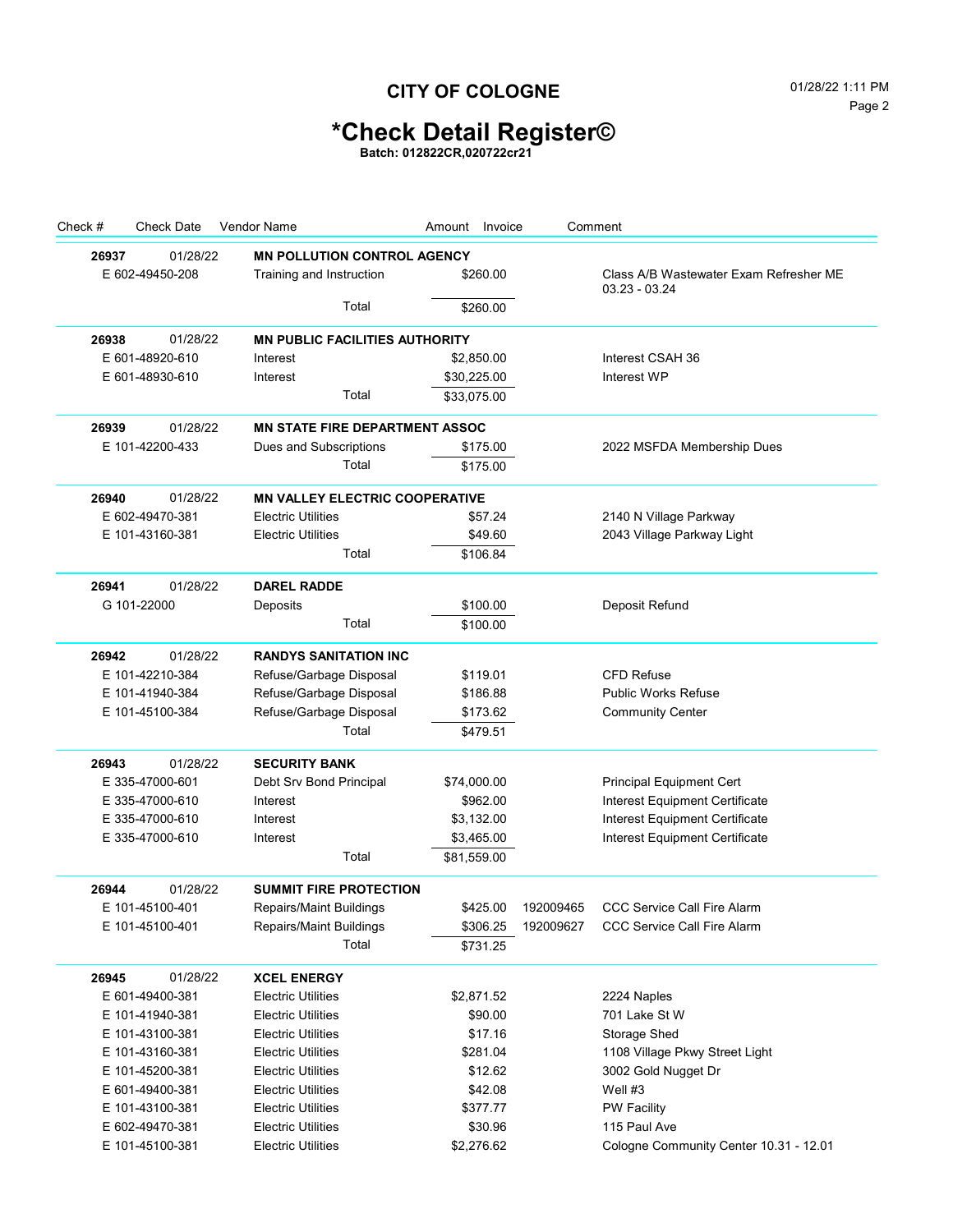## **\*Check Detail Register©**

**Batch: 012822CR,020722cr21**

| Check # | <b>Check Date</b> | <b>Vendor Name</b>                 | Amount Invoice |          | Comment    |                                               |
|---------|-------------------|------------------------------------|----------------|----------|------------|-----------------------------------------------|
|         | E 101-45100-381   | <b>Electric Utilities</b>          | \$3,258.04     |          |            | Cologne Community Center 12.01 - 01.04.2022   |
|         | E 601-49400-381   | <b>Electric Utilities</b>          |                | \$310.11 |            | Wells                                         |
|         | E 602-49470-381   | <b>Electric Utilities</b>          |                | \$590.35 |            | <b>Lift Stations</b>                          |
|         | E 602-49450-381   | <b>Electric Utilities</b>          | \$5,025.60     |          |            | <b>WWTP</b>                                   |
|         | E 101-45200-381   | <b>Electric Utilities</b>          |                | \$110.85 |            | Tennis Courts / Lions Park                    |
|         | E 101-41940-381   | <b>Electric Utilities</b>          |                | \$13.36  |            | PW Maintenance Bldg                           |
|         | E 101-42210-381   | <b>Electric Utilities</b>          |                | \$477.29 |            | Fire Dept / Louis Hall                        |
|         | E 101-43160-381   | <b>Electric Utilities</b>          | \$1,498.32     |          |            | <b>Street Light</b>                           |
|         |                   | Total                              | \$17,283.69    |          |            |                                               |
|         |                   |                                    |                |          |            |                                               |
| 26946   | 01/28/22          | <b>CENTERPOINT</b>                 |                |          |            |                                               |
|         | E 101-45200-383   | <b>Gas Utilities</b>               |                | \$372.44 |            | 107 John Ave                                  |
|         | E 101-43100-383   | <b>Gas Utilities</b>               |                | \$16.80  |            | 306 Playhouse                                 |
|         | E 101-43100-383   | <b>Gas Utilities</b>               |                | \$709.10 |            | 304 Louis St                                  |
|         | E 101-42210-383   | Gas Utilities                      |                | \$596.33 |            | 110 Louis St                                  |
|         |                   | Total                              | \$1,694.67     |          |            |                                               |
| 26947   | 01/28/22          | <b>CINTAS CORPORATION</b>          |                |          |            |                                               |
|         | E 101-43100-417   | Uniforms                           |                | \$19.09  | 4103495156 | Uniforms                                      |
|         | E 101-45100-401   | Repairs/Maint Buildings            |                | \$3.50   | 4103495536 | Rugs, Mats, Mops, Towels                      |
|         | E 101-43100-417   | Uniforms                           |                | \$20.01  | 4104165164 | Uniforms                                      |
|         | E 101-45100-401   | Repairs/Maint Buildings            |                | \$3.50   | 4104165476 | Rugs, Mats, Mops, Towels                      |
|         | E 101-43100-417   | <b>Uniforms</b>                    |                | \$29.09  | 4104852483 | Uniforms                                      |
|         | E 101-45100-401   | Repairs/Maint Buildings            |                | \$49.92  | 4104852760 | Rugs, Mats, Mops, Towels                      |
|         | E 101-43100-417   | Uniforms                           |                | \$100.31 | 4105504151 | Uniforms                                      |
|         | E 101-45100-401   | Repairs/Maint Buildings            |                | \$3.50   | 4105504488 | Rugs, Mats, Mops, Towels                      |
|         | E 101-43100-417   | <b>Uniforms</b>                    |                | \$29.09  | 4106210236 | Uniforms                                      |
|         | E 101-45100-401   | Repairs/Maint Buildings            |                | \$3.50   | 4106210291 | Rugs, Mats, Mops, Towels                      |
|         |                   | Total                              |                | \$261.51 |            |                                               |
| 26948   | 01/28/22          | <b>CIRCLE K</b>                    |                |          |            |                                               |
|         | E 101-42230-212   | <b>Motor Fuels</b>                 |                | \$235.18 |            | <b>CFD Fuel</b>                               |
|         |                   | Total                              |                | \$235.18 |            |                                               |
|         |                   |                                    |                |          |            |                                               |
| 26949   | 01/28/22          | <b>COLLABORATIVE PLANNING, LLC</b> |                |          |            |                                               |
|         | E 101-41910-310   | <b>Other Professional Servic</b>   |                | \$567.00 | 2022-024   | Misc. Planning                                |
|         |                   | Total                              |                | \$567.00 |            |                                               |
| 26950   | 01/28/22          | <b>MACKENTHUN'S</b>                |                |          |            |                                               |
|         | E 101-42230-210   | <b>Operating Supplies (GEN</b>     |                | \$201.13 |            | Gatorade for Station                          |
|         |                   | Total                              |                | \$201.13 |            |                                               |
|         |                   | <b>MID COUNTY CO-OP</b>            |                |          |            |                                               |
| 26951   | 01/28/22          |                                    |                |          |            |                                               |
|         | E 101-42230-212   | <b>Motor Fuels</b>                 |                | \$51.51  | 105589     | <b>Diesel Treatment</b>                       |
|         | E 101-42230-212   | <b>Motor Fuels</b>                 |                | \$21.45  | 105808     | Ice Melt                                      |
|         |                   | Total                              |                | \$72.96  |            |                                               |
| 26952   | 01/28/22          | <b>MN FIRE SERVICE CERT. BOARD</b> |                |          |            |                                               |
|         | E 101-42220-208   | Training and Instruction           |                | \$120.00 | 9587       | J. Rademacher Certification Exam              |
|         | E 101-42220-208   | Training and Instruction           |                | \$820.00 | 9599       | Fire I & II - Haz Mat N. Lueck, C. Milbrett - |
|         | E 101-42220-208   | Training and Instruction           |                | \$410.00 | 9607       | Fire I & II - Haz Mat N Burkhalter            |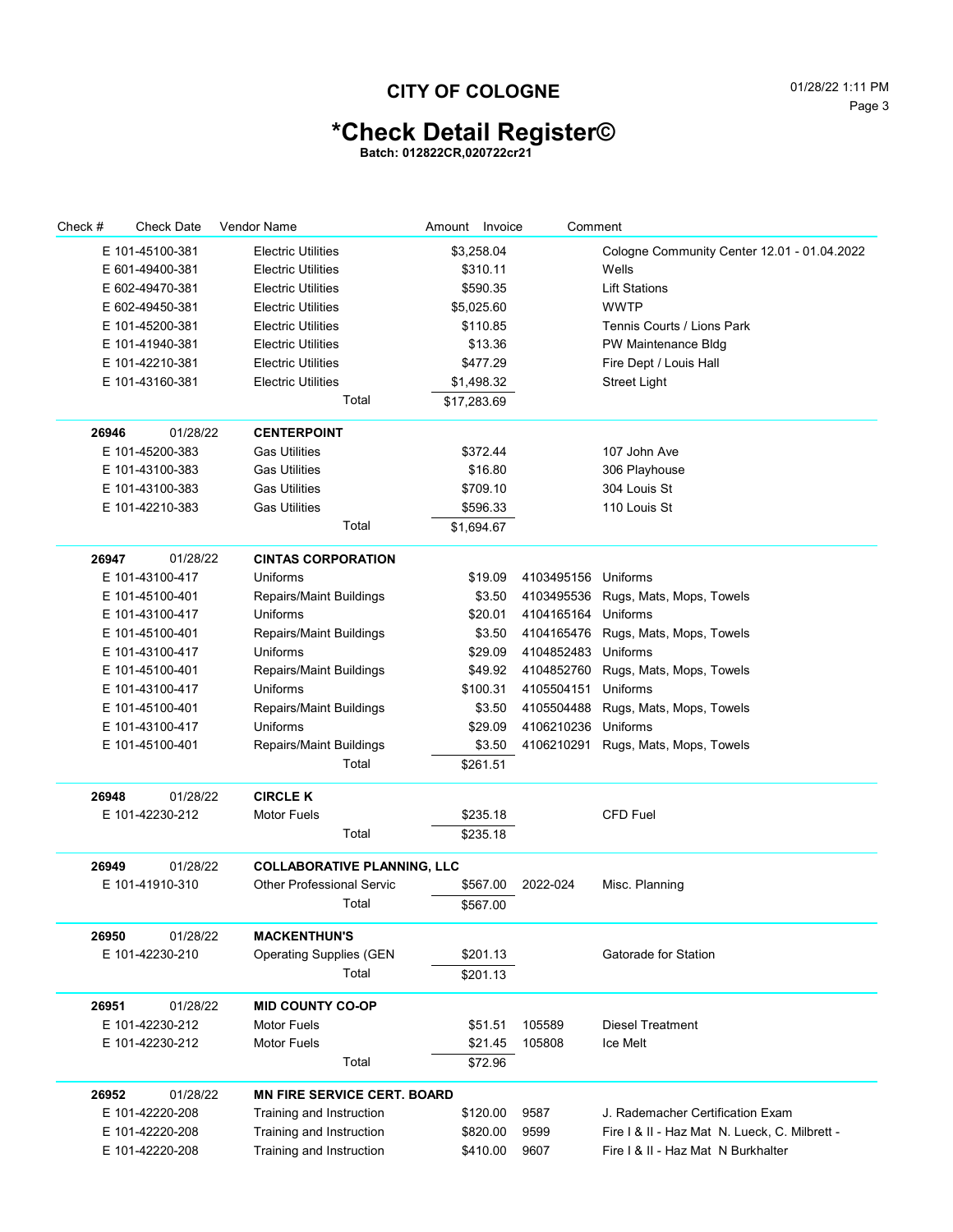# **\*Check Detail Register©**

**Batch: 012822CR,020722cr21**

| Check #             | <b>Check Date</b>      | <b>Vendor Name</b>              |                | Amount Invoice |        | Comment                           |
|---------------------|------------------------|---------------------------------|----------------|----------------|--------|-----------------------------------|
|                     |                        |                                 | Total          | \$1,350.00     |        |                                   |
| 26953               | 01/28/22               | PREMIUM WATERS, INC.            |                |                |        |                                   |
|                     | E 101-43100-200        | Office Supplies (GENERA         |                | \$35.64        |        | Drinking Water                    |
|                     |                        |                                 | Total          | \$35.64        |        |                                   |
| 26954               | 01/28/22               | ULTIMATE SAFETY CONCEPTS, INC.  |                |                |        |                                   |
|                     | E 101-42220-210        | <b>Operating Supplies (GEN)</b> |                | \$573.75       | 197715 | Cal Gas                           |
|                     |                        |                                 | Total          | \$573.75       |        |                                   |
| 26955               | 01/28/22               | <b>VISA</b>                     |                |                |        |                                   |
|                     | E 101-42230-404        | Repairs/Maint Machinery/        |                | \$327.71       |        | CFD Ipad cases and USB Connectors |
|                     |                        |                                 | Total          | \$327.71       |        |                                   |
|                     |                        |                                 | 10100 Checking | \$151,051.19   |        |                                   |
| <b>Fund Summary</b> |                        |                                 |                |                |        |                                   |
| 10100 Checking      |                        |                                 |                |                |        |                                   |
|                     | 101 GENERAL FUND       |                                 |                | \$24,029.53    |        |                                   |
|                     | 335 2013A DEBT SERVICE |                                 |                | \$81,559.00    |        |                                   |
| 601 WATER FUND      |                        |                                 |                | \$38,917.11    |        |                                   |
| 602 SEWER FUND      |                        |                                 |                | \$6,545.55     |        |                                   |
|                     |                        |                                 |                | \$151,051.19   |        |                                   |

 $\mathcal{L}_\text{max}$  , and the contribution of the contribution of the contribution of the contribution of the contribution of the contribution of the contribution of the contribution of the contribution of the contribution of t

Clerk Treasurer Date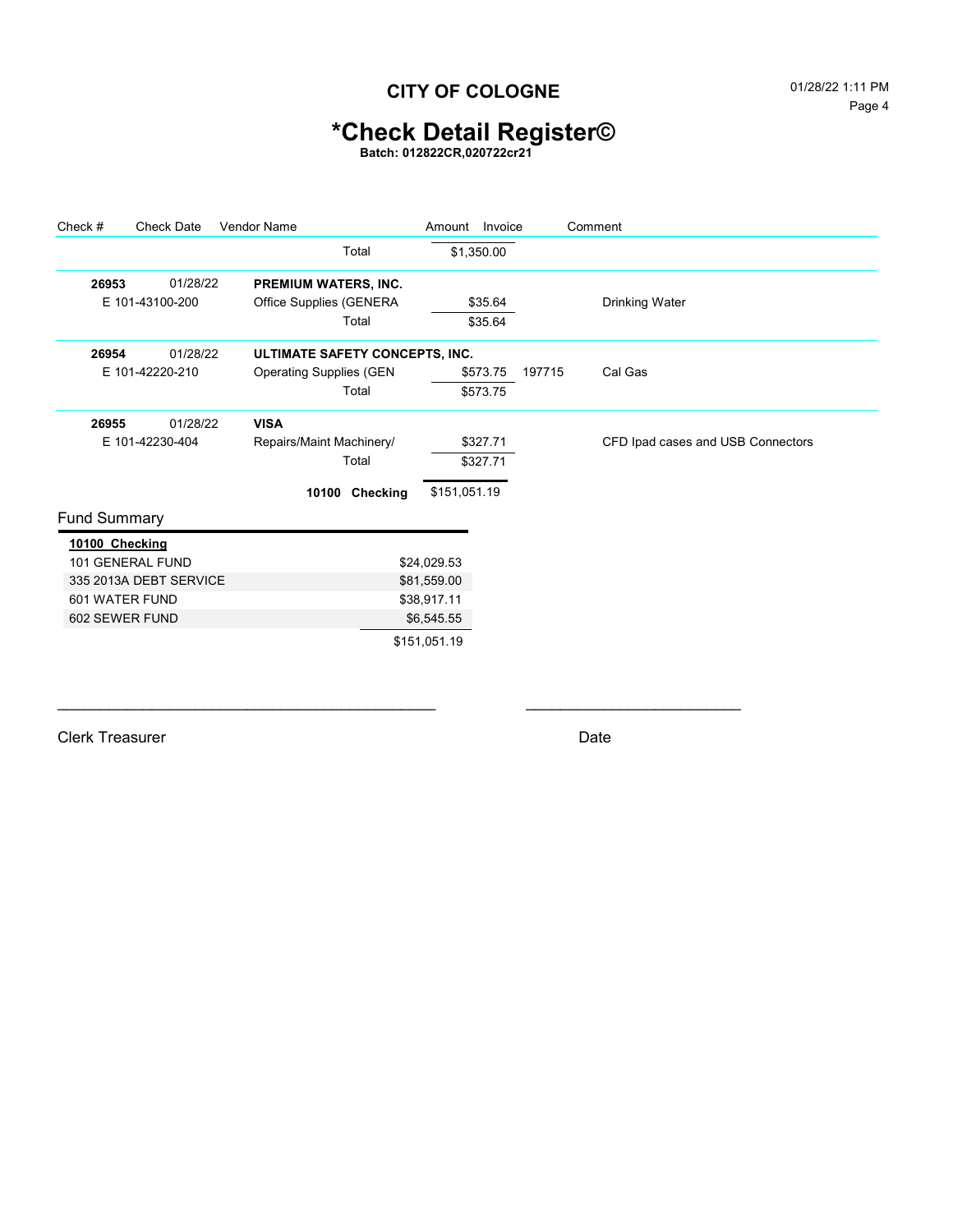#### **CITY OF COLOGNE** 02/02/22 9:02 AM

#### **\*Check Summary Register©**

**February 2022**

|       |          | <b>Name</b>                   | <b>Check Date</b> | <b>Check Amt</b> |                                             |
|-------|----------|-------------------------------|-------------------|------------------|---------------------------------------------|
| 10100 | Checking |                               |                   |                  |                                             |
| 26956 |          | <b>BOLTON &amp; MENK, INC</b> | 2/7/2021          |                  | \$5,732.00 Street & Utility Reconstruction  |
| 26957 |          | <b>BROADBAND CORP</b>         | 2/7/2021          | \$24.95          | <b>WWTP Internet Feb</b>                    |
| 26958 |          | <b>CARVER COUNTY</b>          | 2/7/2021          | \$150.00         | <b>Audit Tax District</b>                   |
| 26959 |          | <b>CIRCLE K</b>               | 2/7/2021          | \$268.22         | PW Fuel                                     |
| 26960 |          | DWK CLEAN WATER SERVICES,     | 2/7/2021          | \$900.00         | WWTP Monthly Water Testing - Jan            |
| 26961 |          | HAWKINS, INC                  | 2/7/2021          | \$9.724.09       | Chemicals                                   |
| 26962 |          | <b>SUSAN JACQUES</b>          | 2/7/2021          | \$50.00          | Deposit Refund                              |
| 26963 |          | MID COUNTY CO-OP              | 2/7/2021          | \$2.352.00       | <b>Winter Diesel</b>                        |
| 26964 |          | MINNESOTA DEPART OF NATUR     | 2/7/2021          | \$579.15         | <b>Water Permit Invoice</b>                 |
| 26965 |          | MINNESOTA DMV                 | 2/7/2021          | \$159.60         | Bi Annual Registration 2019 Mack Granite    |
| 26966 |          | MINNESOTA RURAL WATER AS      | 2/7/2021          | \$250.00         | Registeration M.E. Water & Wastewater Confe |
| 26967 |          | MN DEPT OF HEALTH             | 2/7/2021          | \$32.00          | Class B Exam M.E.                           |
| 26968 |          | <b>MN VALLEY TESTING LABS</b> | 2/7/2021          | \$143.50         | <b>Water Analysis</b>                       |
| 26969 |          | <b>NCPERS Group Life Ins</b>  | 2/7/2021          | \$96.00          | Employee Life Insurance - February          |
| 26970 |          | <b>ZIEGLER CAT</b>            | 2/7/2021          | \$4.947.99       | Annual Customer Support Agreement           |
|       |          |                               | Total Checks      | \$25.409.50      |                                             |

#### Clerk Treasurer Date Clerk Treasurer Date

FILTER: (([Act Year]='2022' and [period] in (2))) and ((([Check Nbr]>0 and not EFT and not [Source] like 'PAY????????.??'))) and [Cash Act]='10100'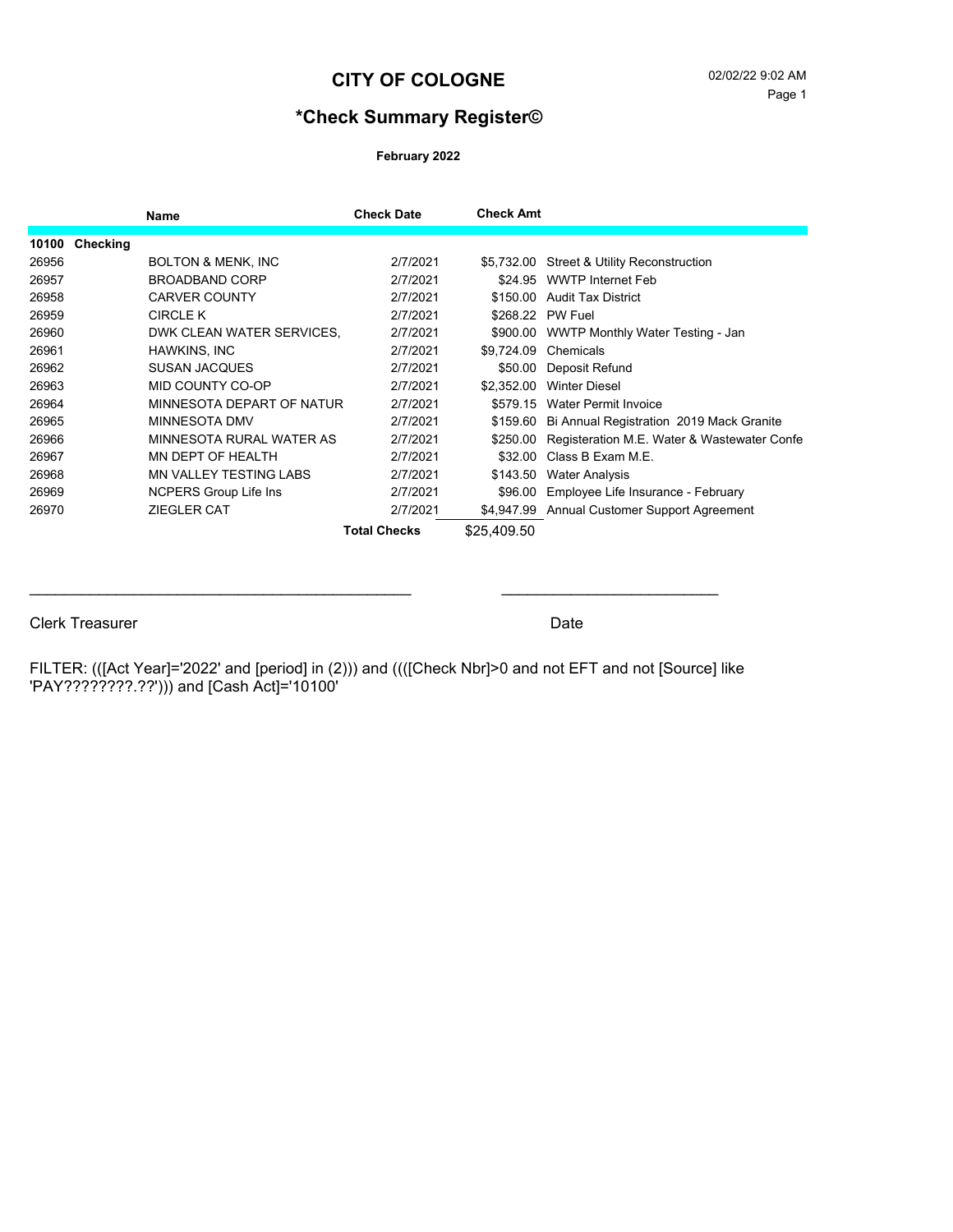#### CITY OF COLOGNE 02/02/22 9:03 AM

# **\*Check Detail Register©**

**February 2022**

| Check # | Check Date        | <b>Vendor Name</b>                    | Amount<br>Invoice |           | Comment                                    |
|---------|-------------------|---------------------------------------|-------------------|-----------|--------------------------------------------|
| 10100   | <b>Checking</b>   |                                       |                   |           |                                            |
|         | 02/07/21<br>26956 | <b>BOLTON &amp; MENK, INC</b>         |                   |           |                                            |
|         | E 603-49540-303   | <b>Engineering Fees</b>               | \$240.00          |           | <b>Wastewater Treatment Facility</b>       |
|         | E 101-45200-303   | <b>Engineering Fees</b>               | \$0.00            |           | <b>VFW Park Improvements</b>               |
|         | E 101-41700-303   | <b>Engineering Fees</b>               | \$2,570.00        |           | Highway 284 Retaining Wall                 |
|         | E 101-45200-303   | <b>Engineering Fees</b>               | \$0.00            |           | <b>VFW Park Improvements</b>               |
|         | E 101-41700-303   | <b>Engineering Fees</b>               | \$664.00          | 283441    | Highway 284 Retaining Wall                 |
|         | E 101-43100-303   | <b>Engineering Fees</b>               | \$120.00          | 283442    | Misc Engineering                           |
|         | E 101-43100-303   | <b>Engineering Fees</b>               | \$564.00          | 283442    | Misc Engineering                           |
|         | E 101-43100-500   | Capital Outlay (GENERAL               | \$384.00          | 283443    | <b>Street &amp; Utility Reconstruction</b> |
|         | E 601-49400-500   | Capital Outlay (GENERAL               | \$126.00          | 283443    | <b>Street &amp; Utility Reconstruction</b> |
|         | E 602-49450-500   | Capital Outlay (GENERAL               | \$24.00           | 283443    | <b>Street &amp; Utility Reconstruction</b> |
|         | E 603-49570-500   | Capital Outlay (GENERAL               | \$66.00           | 283443    | <b>Street &amp; Utility Reconstruction</b> |
|         | E 101-43100-500   | Capital Outlay (GENERAL               | \$464.64          | 283443    | <b>Street &amp; Utility Reconstruction</b> |
|         | E 601-49400-500   | Capital Outlay (GENERAL               | \$152.46          | 283443    | <b>Street &amp; Utility Reconstruction</b> |
|         | E 602-49450-500   | Capital Outlay (GENERAL               | \$29.04           | 283443    | <b>Street &amp; Utility Reconstruction</b> |
|         | E 603-49570-500   | Capital Outlay (GENERAL               | \$79.86           | 283443    | <b>Street &amp; Utility Reconstruction</b> |
|         | E 603-49540-303   | <b>Engineering Fees</b>               | \$248.00          | 283444    | <b>Wastewater Treatment Facility</b>       |
|         |                   | Total                                 | \$5,732.00        |           |                                            |
|         | 02/07/21<br>26957 | <b>BROADBAND CORP</b>                 |                   |           |                                            |
|         | E 602-49450-320   | <b>Communications (GENER</b>          | \$24.95           | 2100327   | <b>WWTP Internet Feb</b>                   |
|         |                   | Total                                 | \$24.95           |           |                                            |
|         |                   |                                       |                   |           |                                            |
|         | 02/07/21<br>26958 | <b>CARVER COUNTY</b>                  |                   |           |                                            |
|         | E 101-41400-312   | <b>Contractual Services</b>           | \$150.00          | 2911      | <b>Audit Tax District</b>                  |
|         |                   | Total                                 | \$150.00          |           |                                            |
|         | 02/07/21<br>26959 | <b>CIRCLE K</b>                       |                   |           |                                            |
|         | E 101-43100-212   | Motor Fuels                           | \$268.22          |           | <b>PW Fuel</b>                             |
|         |                   | Total                                 | \$268.22          |           |                                            |
|         |                   |                                       |                   |           |                                            |
|         | 26960<br>02/07/21 | <b>DWK CLEAN WATER SERVICES, LLC</b>  |                   |           |                                            |
|         | E 602-49450-312   | <b>Contractual Services</b>           | \$900.00          |           | WWTP Monthly Water Testing - Jan           |
|         |                   | Total                                 | \$900.00          |           |                                            |
|         | 26961<br>02/07/21 | <b>HAWKINS, INC</b>                   |                   |           |                                            |
|         | E 602-49450-216   | Chemicals and Chem Pro                | \$9,724.09        | 6105225   | Chemicals                                  |
|         |                   | Total                                 | \$9,724.09        |           |                                            |
|         | 02/07/21<br>26962 | <b>SUSAN JACQUES</b>                  |                   |           |                                            |
|         | G 101-22000       | Deposits                              | \$50.00           |           | Deposit Refund                             |
|         |                   | Total                                 | \$50.00           |           |                                            |
|         |                   |                                       |                   |           |                                            |
|         | 02/07/21<br>26963 | <b>MID COUNTY CO-OP</b>               |                   |           |                                            |
|         | E 101-43100-212   | Motor Fuels                           | \$2,352.00        | 63518     | <b>Winter Diesel</b>                       |
|         |                   | Total                                 | \$2,352.00        |           |                                            |
|         | 02/07/21<br>26964 | <b>MINNESOTA DEPART OF NATURAL RE</b> |                   |           |                                            |
|         | E 601-49400-312   | <b>Contractual Services</b>           | \$579.15          | 1979-6319 | Water Permit Invoice                       |
|         |                   |                                       |                   |           |                                            |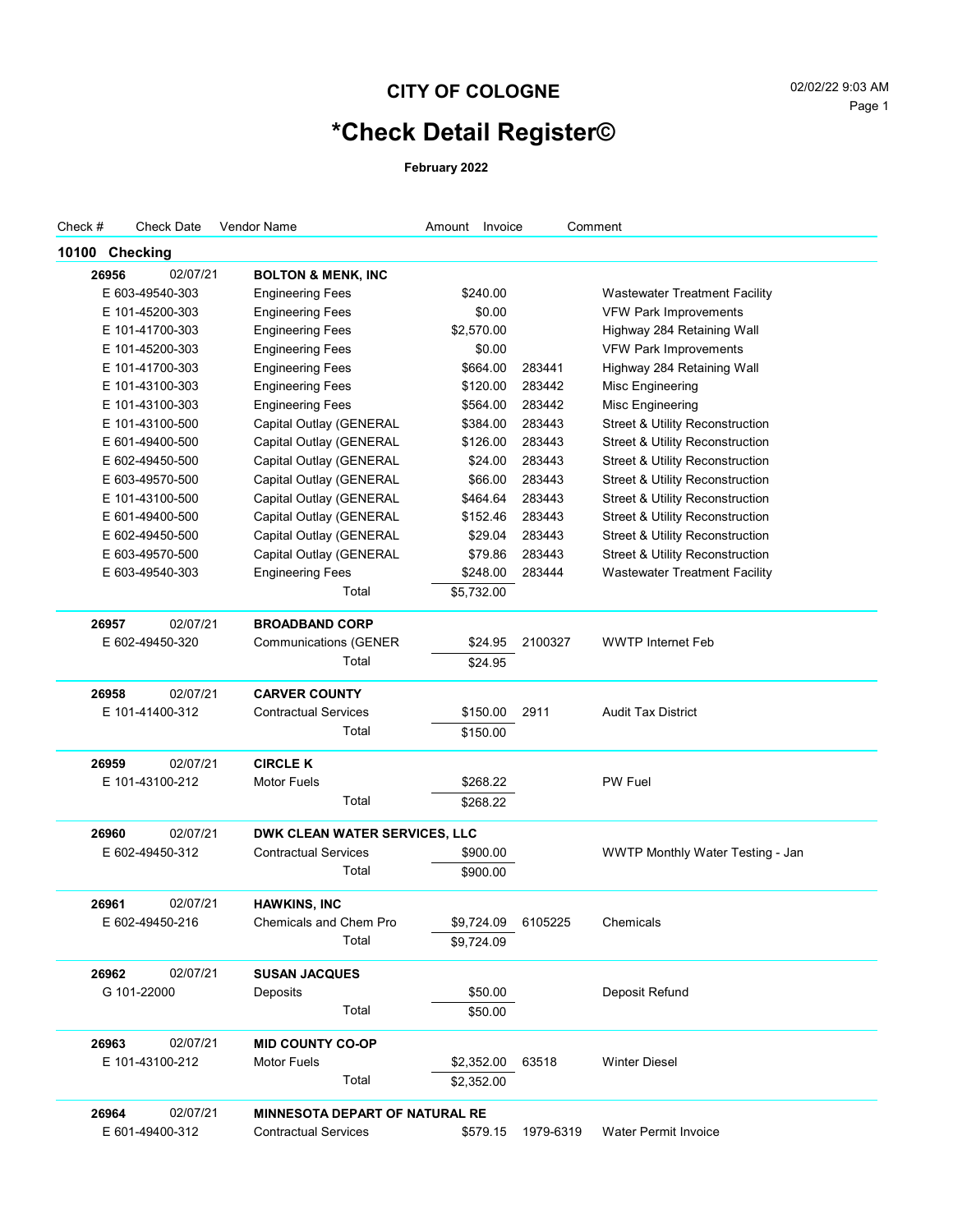#### **CITY OF COLOGNE** 02/02/22 9:03 AM

# **\*Check Detail Register©**

**February 2022**

| Check #         | <b>Check Date</b> | <b>Vendor Name</b>                 | Amount Invoice |           | Comment                                             |
|-----------------|-------------------|------------------------------------|----------------|-----------|-----------------------------------------------------|
|                 |                   | Total                              | \$579.15       |           |                                                     |
| 26965           | 02/07/21          | <b>MINNESOTA DMV</b>               |                |           |                                                     |
|                 | E 101-43100-430   | Miscellaneous (GENERAL             | \$19.95        | 181364    | Bi Annual Registration 2006 Town Trailer            |
|                 | E 101-43100-430   | Miscellaneous (GENERAL             | \$19.95        | 911740    | Bi Annual Registration 2003 Chev                    |
|                 | E 101-43100-430   | Miscellaneous (GENERAL             | \$19.95        | 942011    | Bi Annual Registration 2014 Chev Silvarado          |
|                 | E 101-43100-430   | Miscellaneous (GENERAL             | \$19.95        | 956941    | Bi Annual Registration 2017 Ford DRW                |
|                 | E 101-43100-430   | Miscellaneous (GENERAL             | \$19.95        | 961167    | Bi Annual Registration 2019 Mack Granite            |
|                 | E 101-43100-430   | Miscellaneous (GENERAL             | \$19.95        | 966705    | Bi Annual Registration 2019 GMC SRA                 |
|                 | E 101-43100-430   | Miscellaneous (GENERAL             | \$19.95        | 967674    | Bi Annual Registration 2021 Street Sweeper          |
|                 | E 101-43100-430   | Miscellaneous (GENERAL             | \$19.95        | 970802    | Bi Annual Registration 2008 International           |
|                 |                   | Total                              | \$159.60       |           |                                                     |
| 26966           | 02/07/21          | <b>MINNESOTA RURAL WATER ASSOC</b> |                |           |                                                     |
|                 | E 602-49450-208   | Training and Instruction           | \$250.00       |           | Registeration M.E. Water & Wastewater<br>Conference |
|                 |                   | Total                              | \$250.00       |           |                                                     |
| 26967           | 02/07/21          | <b>MN DEPT OF HEALTH</b>           |                |           |                                                     |
|                 | E 601-49400-208   | Training and Instruction           | \$32.00        |           | Class B Exam M.E.                                   |
|                 |                   | Total                              | \$32.00        |           |                                                     |
| 26968           | 02/07/21          | <b>MN VALLEY TESTING LABS</b>      |                |           |                                                     |
|                 | E 602-49450-311   | Analysis                           | \$143.50       | 1125861   | <b>Water Analysis</b>                               |
|                 |                   | Total                              | \$143.50       |           |                                                     |
| 26969           | 02/07/21          | <b>NCPERS Group Life Ins</b>       |                |           |                                                     |
|                 | E 101-41400-130   | <b>Employer Paid Ins (GENE</b>     | \$48.00        |           | 39700002202 Employee Life Insurance - February      |
|                 | E 601-49400-130   | <b>Employer Paid Ins (GENE</b>     | \$16.00        |           | 39700002202 Employee Life Insurance - February      |
|                 | E 602-49450-130   | <b>Employer Paid Ins (GENE</b>     | \$16.00        |           | 39700002202 Employee Life Insurance - February      |
|                 | E 101-43100-130   | <b>Employer Paid Ins (GENE</b>     | \$16.00        |           | 39700002202 Employee Life Insurance - February      |
|                 |                   | Total                              | \$96.00        |           |                                                     |
| 26970           | 02/07/21          | <b>ZIEGLER CAT</b>                 |                |           |                                                     |
|                 | E 601-49400-312   | <b>Contractual Services</b>        | \$2,385.24     | 000380769 | Annual Customer Support Agreement                   |
| E 602-49450-312 |                   | <b>Contractual Services</b>        | \$2,562.75     | 000380769 | Annual Customer Support Agreement                   |
|                 |                   | Total                              | \$4,947.99     |           |                                                     |
|                 |                   | 10100 Checking                     | \$25,409.50    |           |                                                     |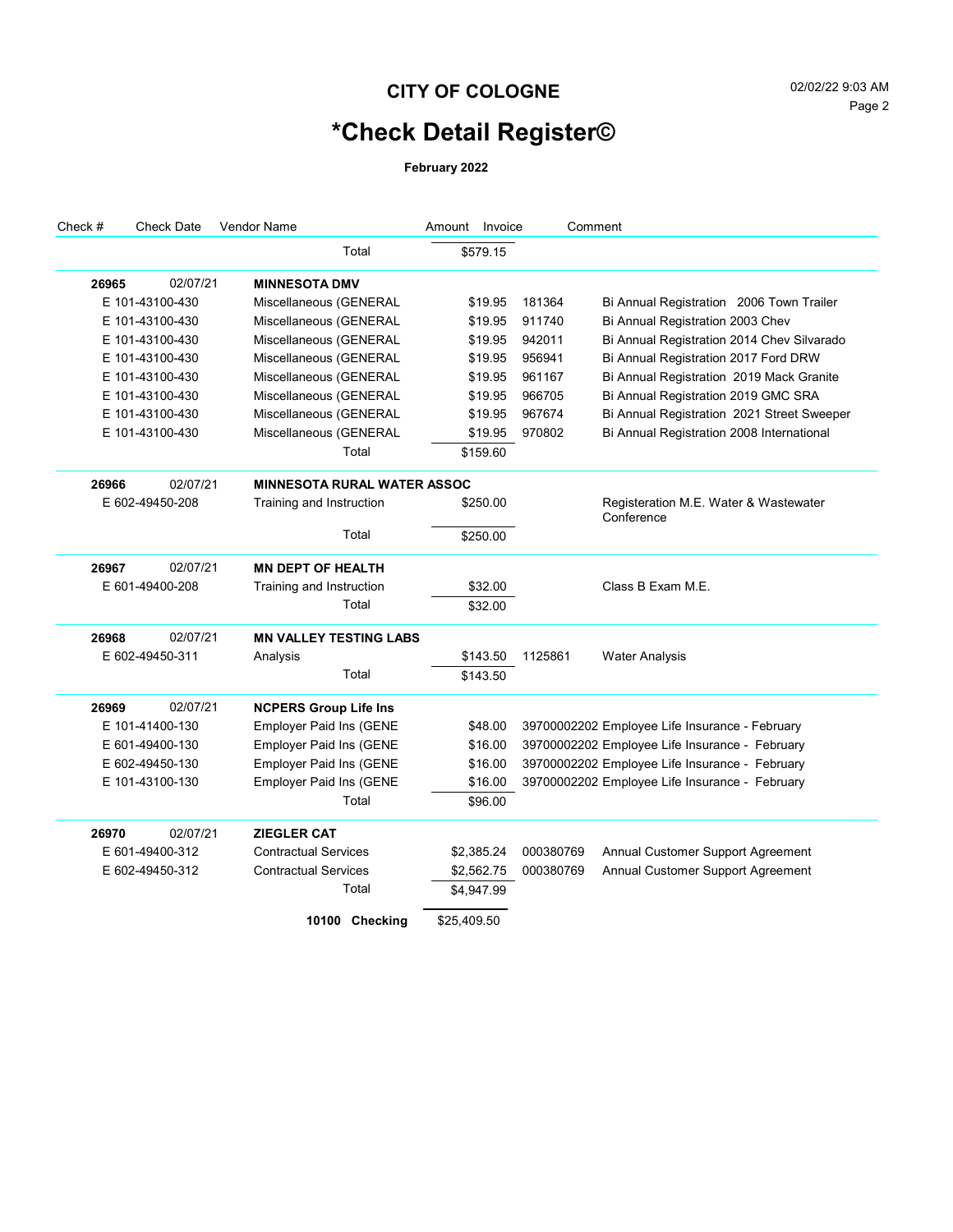#### **CITY OF COLOGNE** 02/02/22 9:03 AM

# **\*Check Detail Register©**

**February 2022**

| Check #             | Check Date           | Vendor Name | Amount      | Invoice | Comment |
|---------------------|----------------------|-------------|-------------|---------|---------|
| <b>Fund Summary</b> |                      |             |             |         |         |
| 10100 Checking      |                      |             |             |         |         |
|                     | 101 GENERAL FUND     |             | \$7,810.46  |         |         |
| 601 WATER FUND      |                      |             | \$3,290.85  |         |         |
| 602 SEWER FUND      |                      |             | \$13,674.33 |         |         |
|                     | 603 STORM WATER FUND |             | \$633.86    |         |         |
|                     |                      |             | \$25,409.50 |         |         |
|                     |                      |             |             |         |         |

Clerk Treasurer Date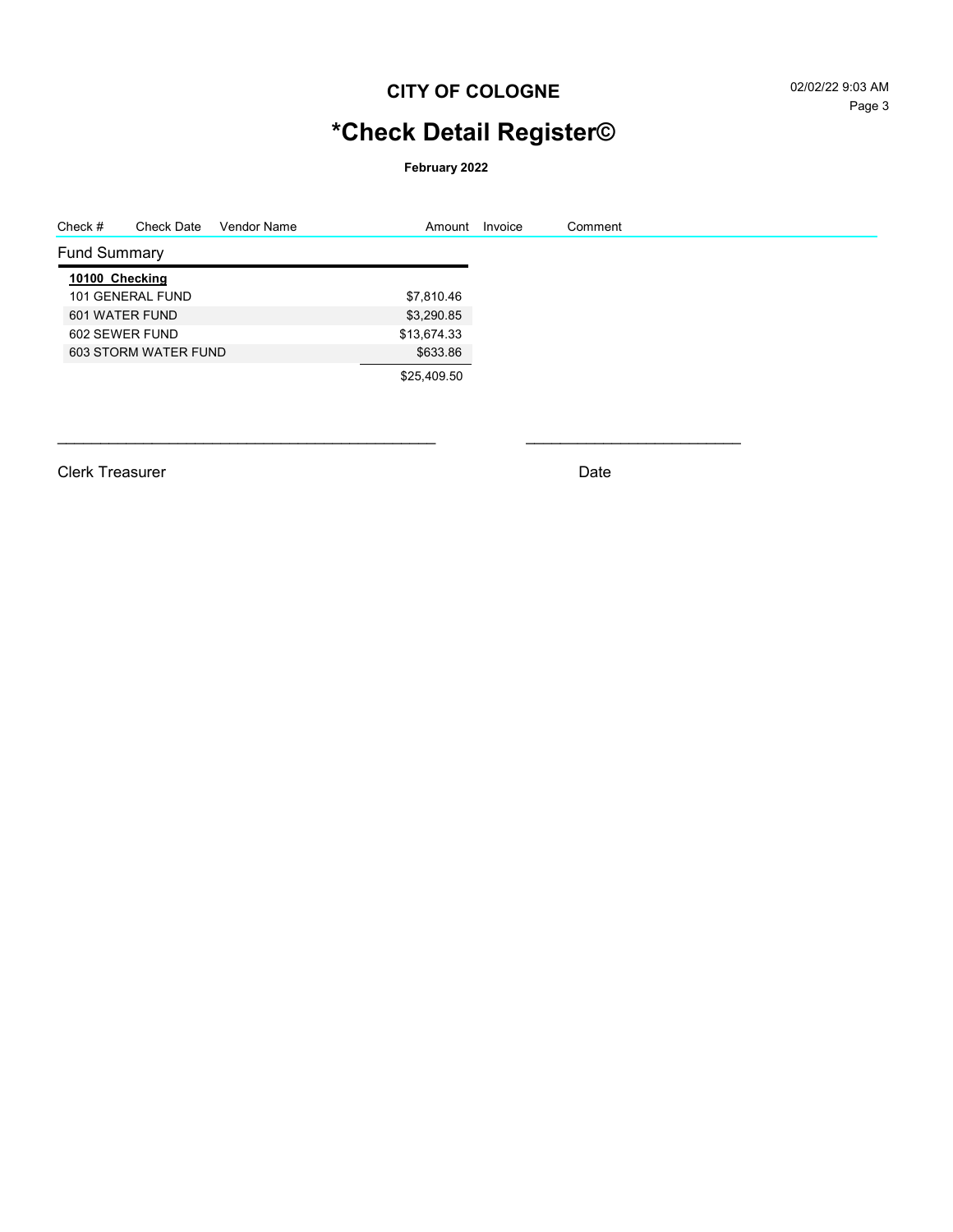| <b>City of Cologne Payroll</b><br>$1-Feb-22$ |      |              |    |           |                                    |  |  |  |
|----------------------------------------------|------|--------------|----|-----------|------------------------------------|--|--|--|
| Employee                                     |      | <b>EFT</b>   |    |           | 12,505.33 February 1, 2022 Payroll |  |  |  |
| <b>IRS</b>                                   | 897E | <b>EFT</b>   | \$ |           | 4,972.04 February 1, 2022 Payroll  |  |  |  |
| <b>MN</b> Department of Revenue              | 898E | <b>EFT</b>   | \$ |           | 821.06 February 1, 2022 Payroll    |  |  |  |
| <b>PERA</b>                                  | 899E | <b>EFT</b>   | \$ |           | 2,589.85 February 1, 2022 Payroll  |  |  |  |
|                                              |      | <b>Total</b> |    | 20,888.28 |                                    |  |  |  |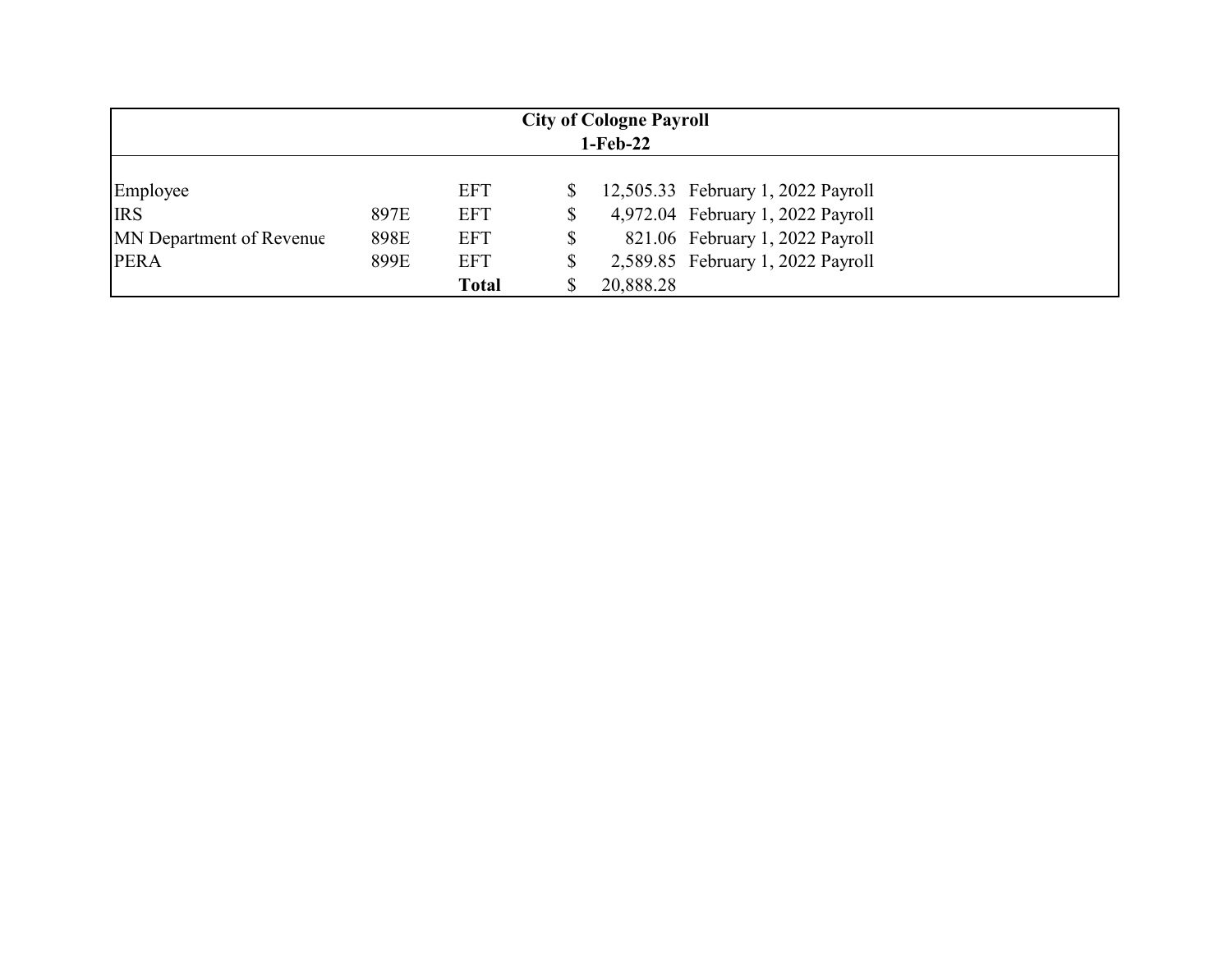

**Alcohol & Gambling Enforcement** 

**Minnesota Department of Public Safety Alcohol and Gambling Enforcement Division** 445 Minnesota Street, Suite 1600, St. Paul, MN 55101 651-201-7507 Fax 651-297-5259 TTY 651-282-6555 **APPLICATION AND PERMIT FOR A 1 DAY** 

TO 4 DAY TEMPORARY ON-SALE LIQUOR LICENSE

| Name of organization               |          | Date organized                       | Tax exempt number                                        |  |  |
|------------------------------------|----------|--------------------------------------|----------------------------------------------------------|--|--|
| Cologne Fire and Relief Associaton |          | 1949                                 | 8021357                                                  |  |  |
| <b>Address</b>                     | City     | <b>State</b>                         | <b>Zip Code</b>                                          |  |  |
| 110 Louis St W PO Box 88           | Cologne  | MN                                   | 55322                                                    |  |  |
| Name of person making application  |          | <b>Business phone</b>                | Home phone                                               |  |  |
| Mick Swanson                       |          | 952-466-2586                         |                                                          |  |  |
| Date(s) of event                   |          | Type of organization Microdistillery | <b>Small Brewer</b><br>$\perp$                           |  |  |
| April 30, 2022                     | Club     |                                      | Charitable $\Box$ Religious $\boxtimes$ Other non-profit |  |  |
| Organization officer's name        | City     | <b>State</b>                         | Zip Code                                                 |  |  |
| Thomas J Kasel                     | Cologne' | IMN.                                 | 55322                                                    |  |  |
| Organization officer's name        | City     | <b>State</b>                         | <b>Zip Code</b>                                          |  |  |
|                                    |          | <b>MN</b>                            |                                                          |  |  |
| Organization officer's name        | City     | <b>State</b>                         | Zip Code                                                 |  |  |
|                                    |          | <b>MN</b>                            |                                                          |  |  |

Location where permit will be used. If an outdoor area, describe.

110 Louis St W - Fire Station

If the applicant will contract for intoxicating liquor service give the name and address of the liquor license providing the service. **NA** 

If the applicant will carry liquor liability insurance please provide the carrier's name and amount of coverage. Minnesota Joint Underwriters Association

**APPROVAL** 

APPLICATION MUST BE APPROVED BY CITY OR COUNTY BEFORE SUBMITTING TO ALCOHOL AND GAMBLING ENFORCEMENT

City or County approving the license

**Fee Amount** 

Date Fee Paid

Date Approved

**Permit Date** 

**City or County E-mail Address** 

**City or County Phone Number** 

Signature City Clerk or County Official

Please Print Name of City Clerk or County Official

**CLERKS NOTICE:** Submit this form to Alcohol and Gambling Enforcement Division 30 days prior to event.

ONE SUBMISSION PER EMAIL, APPLICATION ONLY.

PLEASE PROVIDE A VALID E-MAIL ADDRESS FOR THE CITY/COUNTY AS ALL TEMPORARY PERMIT APPROVALS WILL BE SENT BACK VIA EMAIL. E-MAIL THE APPLICATION SIGNED BY CITY/COUNTY TO AGE.TEMPORARYAPPLICATION@STATE.MN.US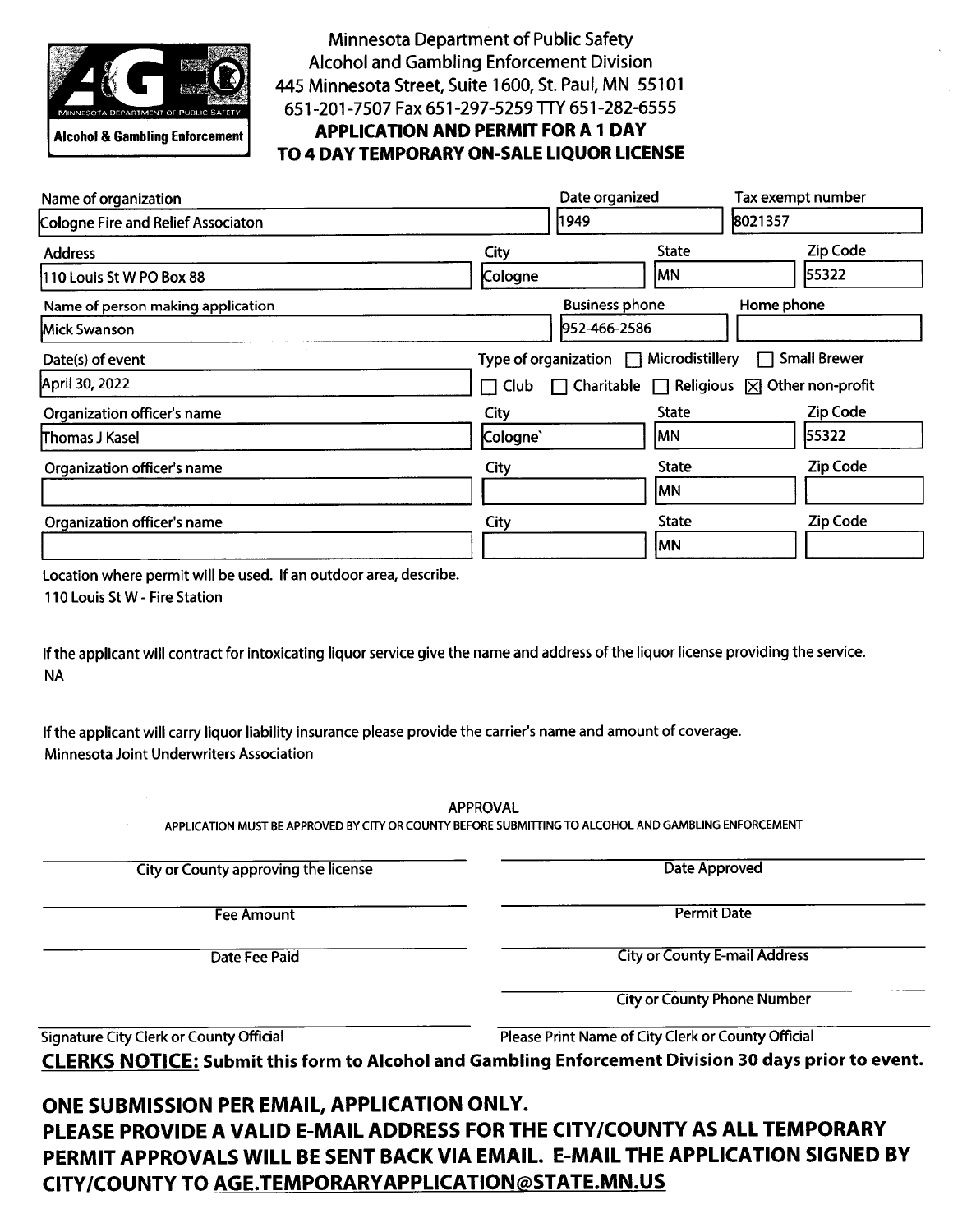#### **CITY OF COLOGNE RESOLUTION NO. 22-03 RESOLUTION ACCEPTING DONATION**

**WHEREAS,** The City of Cologne, Minnesota, is generally authorized to accept donations of real and personal property pursuant to Minnesota Statutes Section 465.03 for the benefit of its citizens, and is specifically authorized to accept gifts and bequests for the benefit of the City of Cologne and its citizens pursuant to Minnesota Statutes Section 471.17; and

**WHEREAS,** The following persons and entities have offered to contribute the cash amounts set forth below to the City:

| Name of Donor                                 | Amount     |
|-----------------------------------------------|------------|
| Green Isle Fire Department Relief Association | \$3,000.00 |
| James Batzli                                  | \$100.00   |

**WHEREAS,** The City Council finds that this is appropriate, and the City will accept this donation.

#### **NOW, THEREFORE, BE IT RESOLVED BY THE CITY COUNCIL OF COLOGNE, MINNESOTA, AS FOLLOWS:**

1. The donation described above is accepted and shall be used for the purposes described.

2. The City Administrator is hereby directed to issue receipts to each donor acknowledging the City's receipt of the donor's donation.

Adopted by the City Council of the City of Cologne, Minnesota on Monday February 7th, 2022.

Approved:

Matt Lein Mayor

Attested:

Michelle Morrison City Clerk

M/\_\_\_\_\_\_\_ Lein\_\_\_\_\_\_\_ Szaroletta\_\_\_\_\_\_ Kells\_\_\_\_\_

S/ Bruss Lenzen